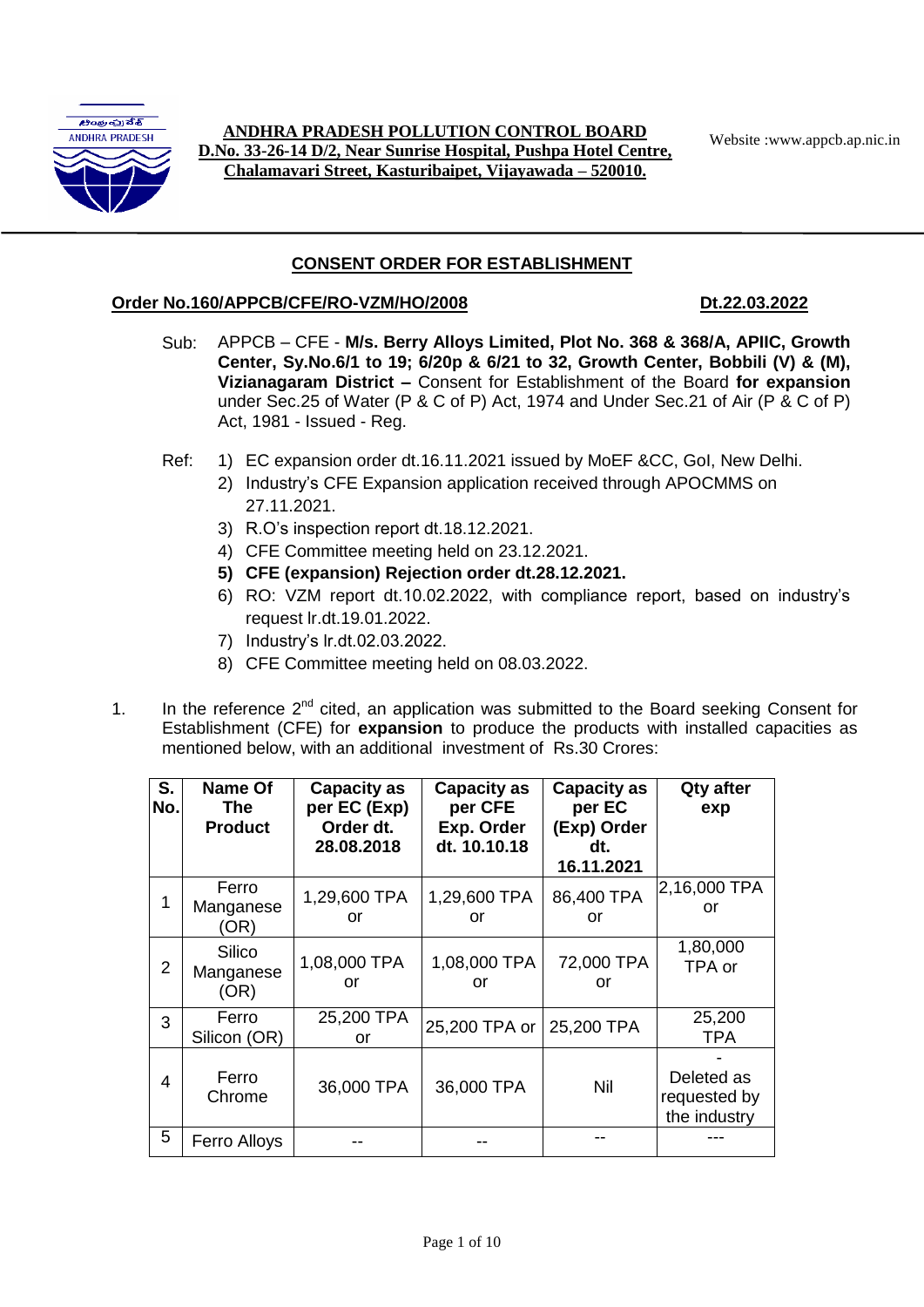| 6 | Sintering<br>Plant | $- -$ | 150 TPD | $\overline{\phantom{m}}$ | 150 TPD    |
|---|--------------------|-------|---------|--------------------------|------------|
|   | Synthetic<br>slag  | $- -$ | $- -$   | 72,000 TPA               | 72,000 TPA |

- 2. As per the application, the above activity is to be located within the existing premises located at **Plot No. 368 & 368/A, APIIC, Growth Center, Bobbili (V) & (M), Vizianagaram District**  in an area of 21.51 acres.
- 3. The above site was inspected by the Environmental Engineer & Asst. Environmental Engineer, Regional Office, Vizianagaram, A.P Pollution Control Board on 17.12.2021 & 20.01.2022 and observed that the site is surrounded by:

| <b>North</b> | : Vacant Plot No. $362$ & $363$ :                                                  |
|--------------|------------------------------------------------------------------------------------|
| <b>South</b> | : 30-Ft. Internal road followed by AP Tranco 220 KV sub-station.                   |
| East         | $\therefore$ Private lands with Eucalyptus plantation followed by Burjavalasa (V); |
| West         | : M/s. Hira smelters.                                                              |

- 4. The Board, after careful scrutiny of the application, verification report of Regional Officer and recommendation of the CFE committee, hereby issues **CONSENT FOR ESTABLISHMENT FOR EXPANSION** to the unit under Section 25 of Water (Prevention & Control of Pollution) Act 1974 and Section 21 of Air (Prevention & Control of Pollution) Act, 1981 and the rules made there under. **This order is issued to manufacture the products as mentioned at para (1) only.**
- 5. This Consent Order now issued is subject to the conditions mentioned in Annexure.
- 6. This order is issued from pollution control point of view only. Zoning and other regulations are not considered.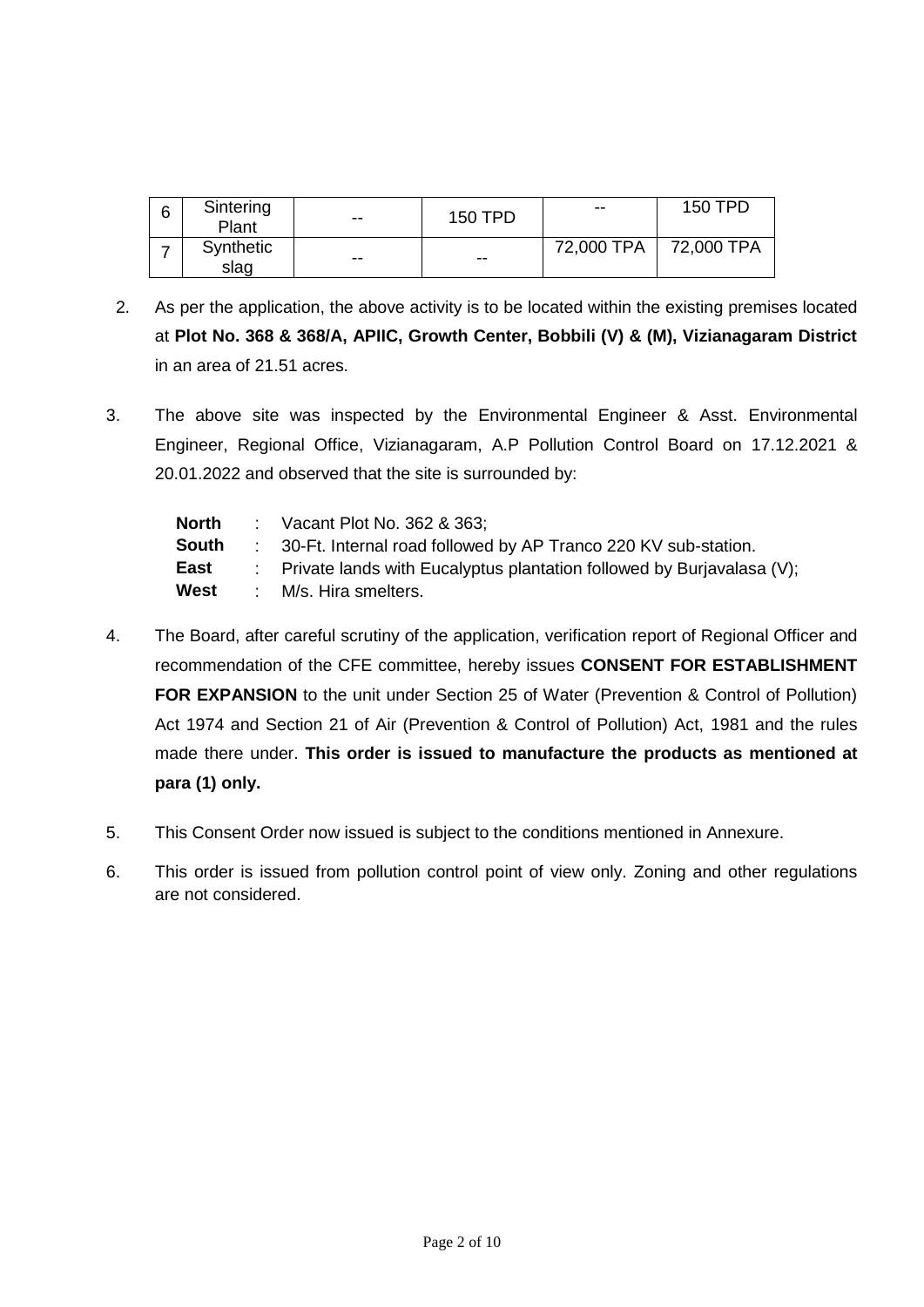7. **This order is valid for period of 7 years from the date of issue.**

Encl: Annexure



**To**

**M/s. Berry Alloys Limited, (exp) Plot No. 368&368/A, APIIC, SyNo.6/1to19; 6/20p & 6/21to32, Growth Center, Bobbili (V) & (M), Vizianagaram District.** berryalloys@gmail.com

**Copy to:** 1. The JCEE, Z.O: Visakhapatnam for information and necessary action. 2. The E.E., R.O: Vizianagaram for information and necessary action.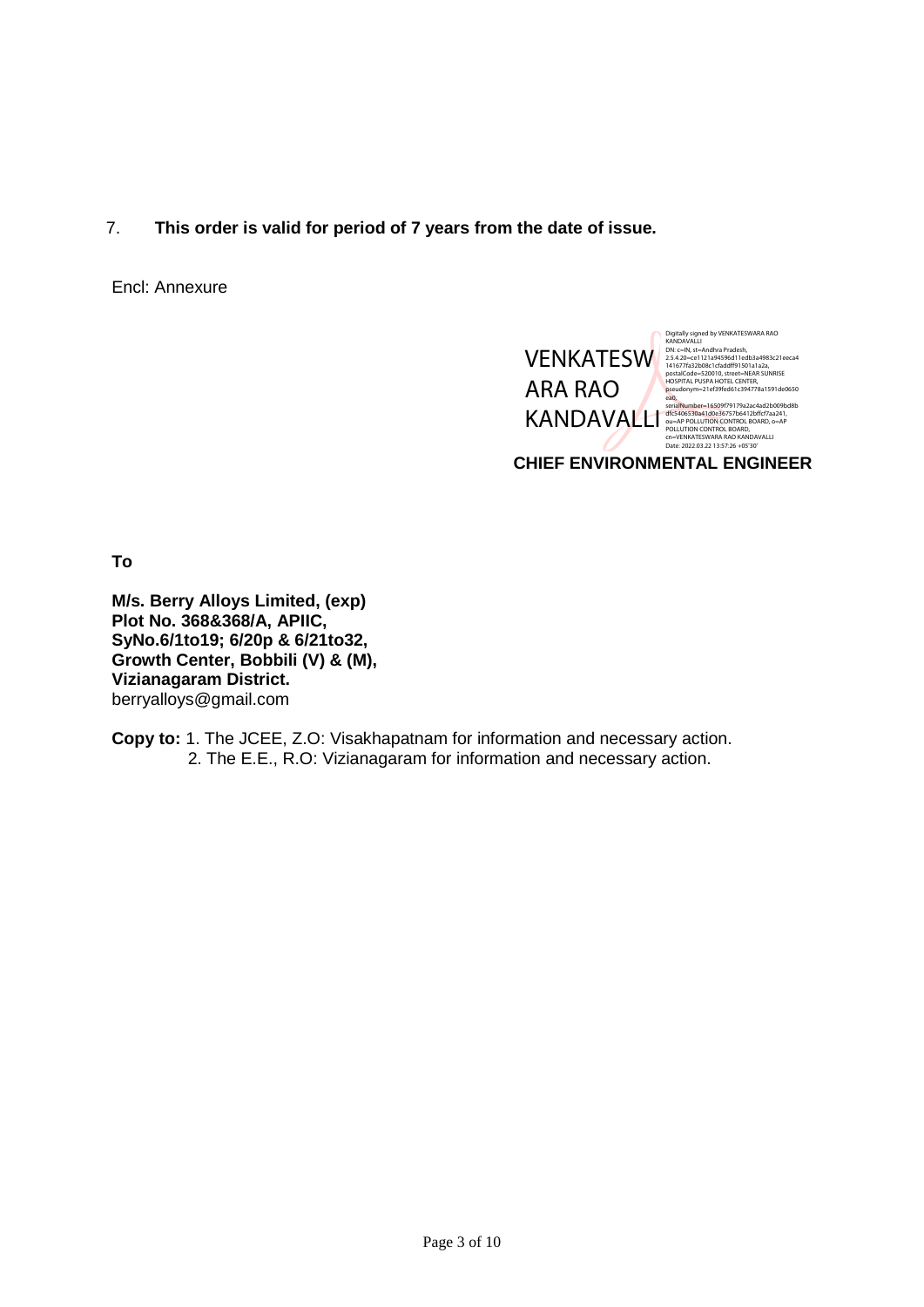## **ANNEXURE**

- 1. The proponent shall obtain Consents for Operation (CFO) from APPCB, as required under Sec.25/26 of the Water (P&C of P) Act, 1974 and under sec. 21/22 of the Air (P&C of P) Act, 1981, before commencement of the activity.
- 2. The proponent shall provide separate energy meters for Air pollution Control equipments to record energy consumed. An alternative electric power source sufficient to operate all pollution control systems shall be provided.
- 3. The industry shall construct separate storm water drains and provide rain water harvesting structures. No effluents shall be discharged in to the storm water drains.

### **Water:**

4. The source of water is APIIC & Ground water and the maximum permitted water consumption is as following:

| S.<br>No. | <b>Purpose</b>                    | Qty as per EC<br>dt.28.08.2018<br>&<br>dt.16.11.2021 | Qty as per<br><b>CFO Order</b><br>dt.08.05.2018 | Qty as per<br>CFE (Exp)<br>Order<br>dt.10.10.2018 | <b>Applied</b><br>for<br>CFE(Exp) | <b>Total Qty</b><br>after CFE<br>expansion |
|-----------|-----------------------------------|------------------------------------------------------|-------------------------------------------------|---------------------------------------------------|-----------------------------------|--------------------------------------------|
| 1.        | Cooling<br>Purpose                |                                                      | 50.0 KLD                                        | 25.0 KLD                                          | 40.0 KLD                          | 115.0 KLD                                  |
| 2.        | Domestic<br>(Canteen,<br>Toilets) |                                                      | 11.0 KLD                                        | 1.0 KLD                                           | <b>2.0 KLD</b>                    | <b>14.0 KLD</b>                            |
| 3.        | Dust<br>Suppression               |                                                      |                                                 | <b>2.0 KLD</b>                                    | 3.0 KLD                           | 5.0 KLD                                    |
| 4.        | Greenbelt                         |                                                      | ---                                             | <b>2.0 KLD</b>                                    | <b>5.0 KLD</b>                    | 7.0 KLD                                    |
| 5.        | Washings<br>(Ore<br>Washings)     |                                                      | <b>5.0 KLD</b>                                  |                                                   |                                   | <b>5.0 KLD</b>                             |
|           | <b>Total</b>                      | <b>140 KLD</b>                                       | <b>66.0 KLD</b>                                 | <b>30.0 KLD</b>                                   | 50.0<br><b>KLD</b>                | 146.0 KLD*                                 |

\* Quantity shall be restricted to 140 KLD as per EC order dt.16.11.2021.

Separate meters with necessary pipe-line shall be provided for assessing the quantity of water used for each of the purposes mentioned below.

5. The maximum waste water generation shall not exceed the following:

| S.<br>No. | <b>Source</b> | Qty as per<br><b>EC</b> order<br>dt.<br>28.08.2018<br>16.11.2021 | Qty as per<br><b>CFO Order</b><br>dt.08.05.2018 | Qty as per<br>CFE (Exp)<br>Order<br>dt.10.10.2018 | <b>Total Qty</b><br>after CFE<br>expansion |
|-----------|---------------|------------------------------------------------------------------|-------------------------------------------------|---------------------------------------------------|--------------------------------------------|
|           | Washings      |                                                                  | 64.0 KLD                                        |                                                   |                                            |
| 2.        | Domestic      |                                                                  | <b>5.5 KLD</b>                                  | 0.8 KLD                                           | 2.80 KLD                                   |
|           | Total:        |                                                                  | 69.5 KLD                                        | 0.8 KLD                                           | <b>2.80 KLD</b>                            |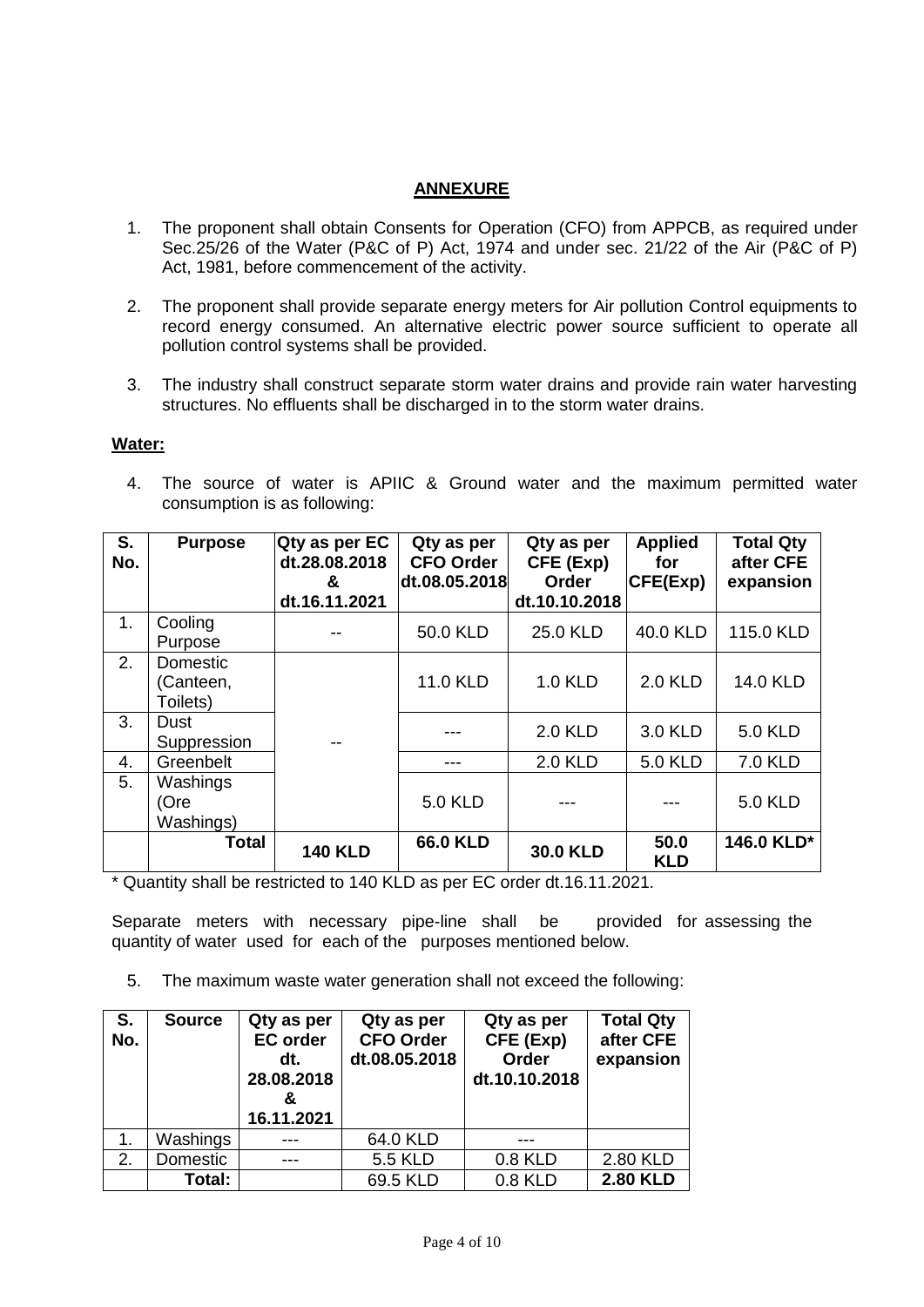# **Treatment & Disposal:**

| <b>Outlet</b><br>No. | <b>Outlet Description</b> | Quantity<br>(KLD) | <b>Point of Disposal</b>                                                                                            |
|----------------------|---------------------------|-------------------|---------------------------------------------------------------------------------------------------------------------|
|                      | <b>Domestic Effluent</b>  | 2.8 KLD           | STP of capacity 10 KLD for treatment of<br>domestic wastewater along with softener<br>wastewater and jigging plant. |

The industry also generates softener regeneration water, scrubber wastewater, cooling plant, Jigging plant, staff quarters, canteen and labour quarters. The industry shall furnish the quantity of waste water generated from all sources and capacity of adequate treatment system while applying for CFO.

- 6. Closed circuit cooling system shall be adopted for cooling system. No waste water shall be discharged outside the factory premises under any circumstances and zero effluent discharge shall be adopted.
- 7. The collection / settling tanks shall be impervious to prevent ground water pollution.
- 8. The domestic effluents shall be treated to the on land for irrigation standards, stipulated under Schedule VI of Environment (Protection) Rules, 1986, notified by Ministry of Environment and Forests, Government of India vide G.S.R.422 (E), dt.19.05.1993 and its amendments thereof.
- 9. The industry shall install flow meters with totalizer for the purpose of measuring the quantity of treated effluents recycled for various uses.

## **Air:**

The industry shall comply with the following to control air pollution:

|                 | 13 pc or or (EAP) order durio.02.2013.         |                                                                                       |                                                                                         |                                                                                  |                |  |  |
|-----------------|------------------------------------------------|---------------------------------------------------------------------------------------|-----------------------------------------------------------------------------------------|----------------------------------------------------------------------------------|----------------|--|--|
| S.<br><b>No</b> | <b>Details of</b><br><b>Stack</b>              | <b>Stack 1</b>                                                                        | Stack 2                                                                                 | Stack 5                                                                          | Stack 6        |  |  |
| a)              | Attached to:                                   | Furnace                                                                               | Furnace                                                                                 | Sinter plant                                                                     | DG Set         |  |  |
| b)              | Capacity                                       | 2 X 9 MVA<br>electrical arc<br>furnaces                                               | 3 X 9 MVA<br>electrical arc<br>furnaces                                                 | Cast iron pans<br>of 24 Nos. of<br>capacity 600<br>Kg/hr                         | <b>125 KVA</b> |  |  |
| C)              | Name of the<br>Fuel                            | Electrical<br>Power                                                                   | Electrical<br>Power                                                                     | Electrical<br>Power                                                              | <b>Diesel</b>  |  |  |
| d)              | height<br><b>Stack</b><br>above ground<br>(m.) | Common stack<br>of height 30m                                                         | Common stack<br>of height 30m<br>Each                                                   | Common stack<br>of height 30 m<br>Each                                           | 12-Ft.         |  |  |
| e)              | Pollution<br>Air<br>Control<br>Equipment       | Dedicated heat<br>exchanger<br>followed by<br>Bag house(8<br>chambers) with<br>ID Fan | Dedicated heat<br>exchanger<br>followed by<br>Bag house (8)<br>chambers) with<br>ID Fan | cyclone<br>separator(1x12<br>pans) followed<br>by wet<br>scrubber with<br>ID Fan | Silencer       |  |  |

# **As per CFO (Exp) order dt.15.02.2019:**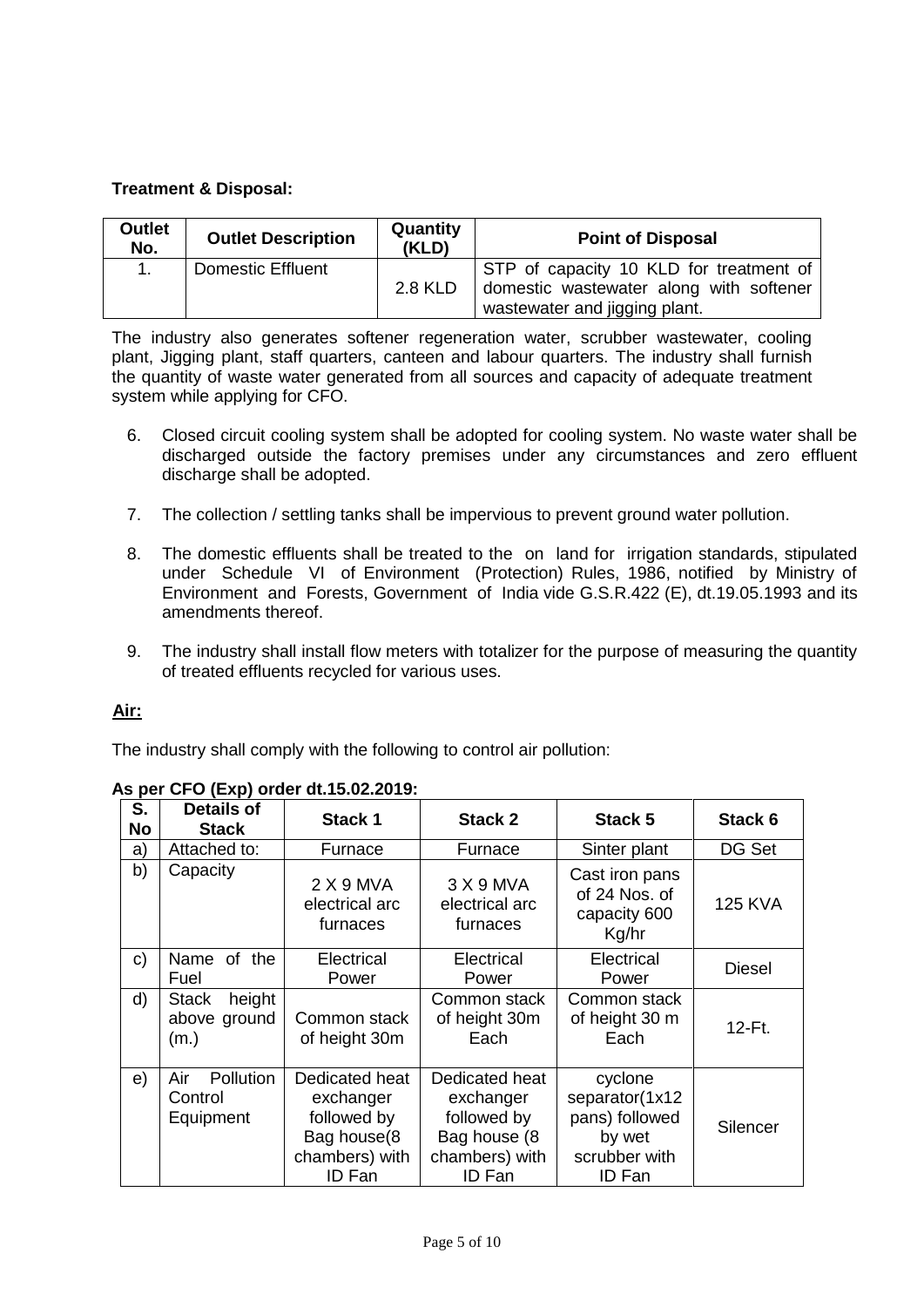\*Note: The Board as per EC (Exp) dt.27.02.2018 & CFE (Exp) dt. 10.01.2018, issued for 6 x 9 MVA furnaces, but the industry established 5 x 9 MVA furnaces and obtained CFO dt. 15.02.2019 for 5 x 9 MVA furnaces only.

## **CFE Expansion (additional) :**

| S.<br>No. | <b>Details of Stack</b> | Stack 3                    | <b>Stack 4</b>            |
|-----------|-------------------------|----------------------------|---------------------------|
| a)        | Attached to:            | Furnaces                   | <b>Furnaces</b>           |
| b)        | Capacity                | 2 X 9 MVA submerged        | 1 X 9 MVA submerged       |
|           |                         | electrical arc furnaces(1  | electrical arc furnaces(1 |
|           |                         | existing & 1 proposed)     | proposed)                 |
| C)        | Name of the Fuel        | <b>Electrical Power</b>    | <b>Electrical Power</b>   |
| d)        | Stack height<br>above   | Common stack of height 30m | Common stack of height    |
|           | ground (m.)             | (Dia: 1.5 m)               | 30m (Dia: 1.5m)           |
| e)        | Air Pollution Control   | Dedicated heat exchanger   | Dedicated heat exchanger  |
|           | Equipment               | followed by Bag house(8    | followed by Bag house(8   |
|           |                         | chambers) with ID Fan      | chambers) with ID Fan     |

Particulate matter emissions from all the stacks shall be less than 30 mg/Nm $^3$  as stipulated in the EC order.

### 10. **The industry shall use the emergency stacks during emergency only and record the durations in the plant operation register.**

### 11. **Industry shall use slag granulator.**

- 12. The bag filters shall have capacity of not less than 1.5 times the requirement of the existing plus proposed expansion project. The dust collected in the bag houses shall be reused in the Sinter Plant.
- 13. The proponent shall properly maintain the online stack monitoring facility for all the major stacks and the data generated shall be networked with APPCB and CPCB for web display.
- 14. The industry shall always place the hood over the furnaces to collect the emissions, except during charging of raw materials into the furnace.
- 15. All the conveyors shall be covered with G.I sheets to prevent fugitive emissions.
- 16. All the raw material & solid waste shall be accommodated under roof cover with required safety ventilation as approved by the competent authorities. There shall not be any open piling.
- 17. The industry shall install dust extraction system and water sprinkling system at handling areas, stock piles, transfer areas and other vulnerable dusty areas to control dust emissions.
- 18. The industry shall provide dust suppression system at all the discharge and feed points.
- 19. All the internal roads shall be concreted / asphalted to control fugitive emissions.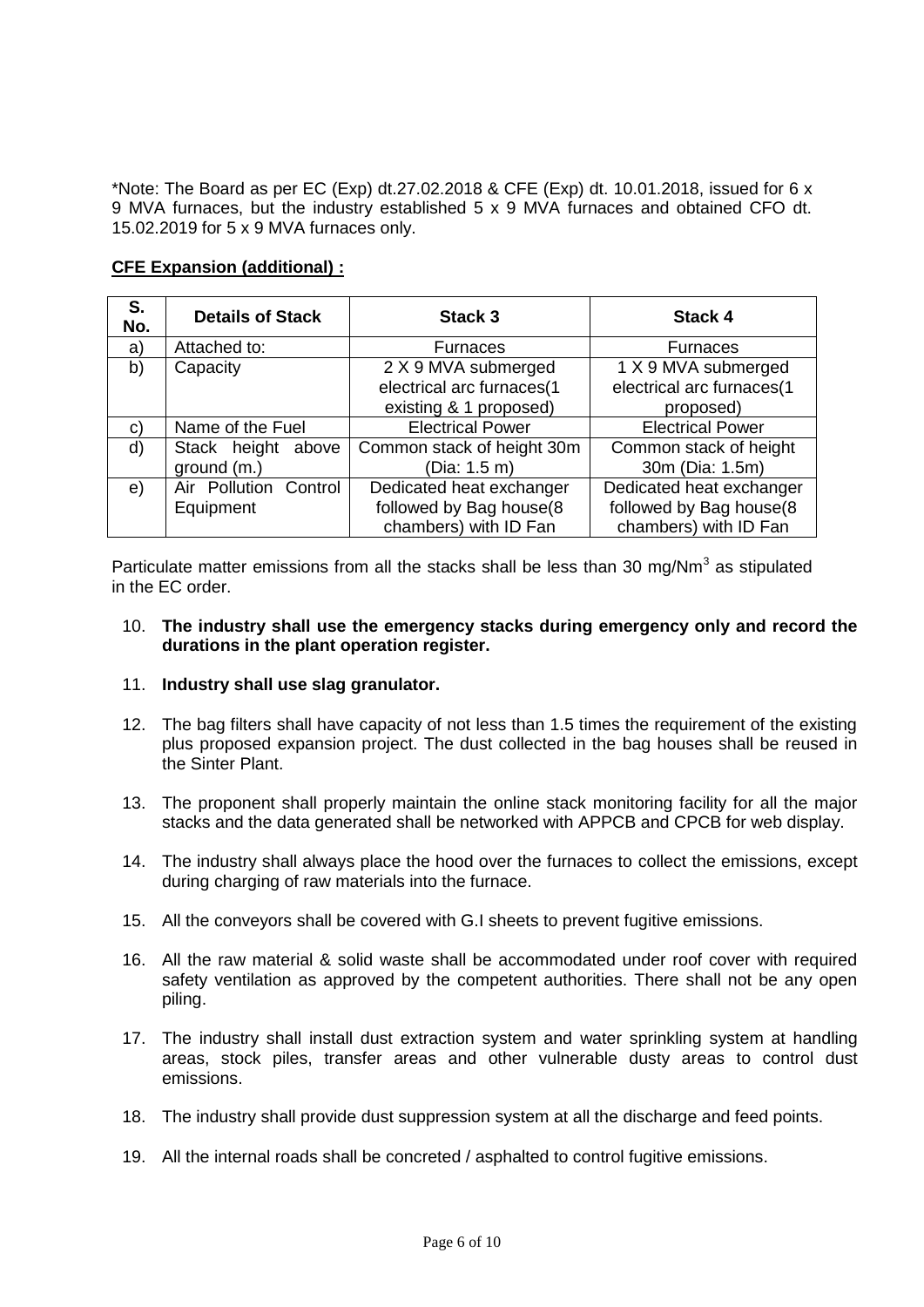- 20. The industry shall install separate energy meters to air pollution control equipment and maintain records pertaining to operation and maintenance of the control equipment.
- 21. The proponent shall ensure compliance of the National Ambient Air quality standards notified by MoE&F, GoI vide notification No. GSR 826(E), dated. 16.11.2009 during regular operational phase of the project.
- 22. A sampling port with removable dummy of not less than 15 cm diameter shall be provided in the stack at a distance of 8 times the diameter of the stack from the nearest constraint such as bends etc. A platform with suitable ladder shall be provided below 1 meter of sampling port to accommodate three persons with instruments. A 15 AMP 250 V plug point shall be provided on the platform.
- 23. The generators shall be installed in a closed area with a silencers and suitable noise absorption systems. The ambient noise level shall not exceed 75 dB (A) during day time and 70 dB (A) during night time.
- 24. Occupational Health monitoring of all workmen engaged at shop-floor, loading and unloading material / products shall be carried through IME and PME once in 5 years.

### **Solid / Hazardous Waste:**

| S.<br>No. | Name of the<br><b>Hazardous Waste</b> | <b>Existing</b> | <b>Proposed</b><br>Qty | <b>After CFE</b><br>expansion | <b>Disposal Option</b>                                                     |
|-----------|---------------------------------------|-----------------|------------------------|-------------------------------|----------------------------------------------------------------------------|
|           | Slag                                  | 90 TPD          | 90 TPD                 | <b>180 TPD</b>                | To brick manufacturers                                                     |
| 2         | Dust<br>from<br>bag<br>filter         | 1.0 TPD         | 1 TPD                  | 2.0 TPD                       | Reuse inside plant via sintering                                           |
| 3         | Kitchen waste                         | --              | 10 kg/day              | 10 kg/day                     | <b>Bio</b><br>Shall<br>be<br>composted<br>or<br>digester shall be provided |
| 4         | Waste oil                             | 0.5<br>KL/annum | 0.5<br>KL/annum        | 0.5<br>KL/annum               | Sent to authorized reprocessing<br>unit                                    |

25. The proponent shall comply with the following after CFE Expansion :

- 26. The following rules and regulations notified by the MoEF&CC, GoI shall be implemented.
- a. Regulation of Persistent Organic Pollutants Rules, 2018.
- b. Hazardous waste and other wastes (Management and Transboundary Movement) Rules, 2016.
- c. Plastic Waste Management Rules, 2016.
- d. Manufacture, Storage and Import of Hazardous Chemicals Rules, 1989
- e. Fly Ash Notification, 2016.
- f. Batteries (Management & Handling) Rules, 2010.
- g. E-Waste (Management) Rules, 2016.
- h. Construction and Demolition waste Management Rules, 2016.
- i. Solid Waste Management Rules, 2016.
- j. The Public Liability Insurance Act, 1991 and its amendments thereof.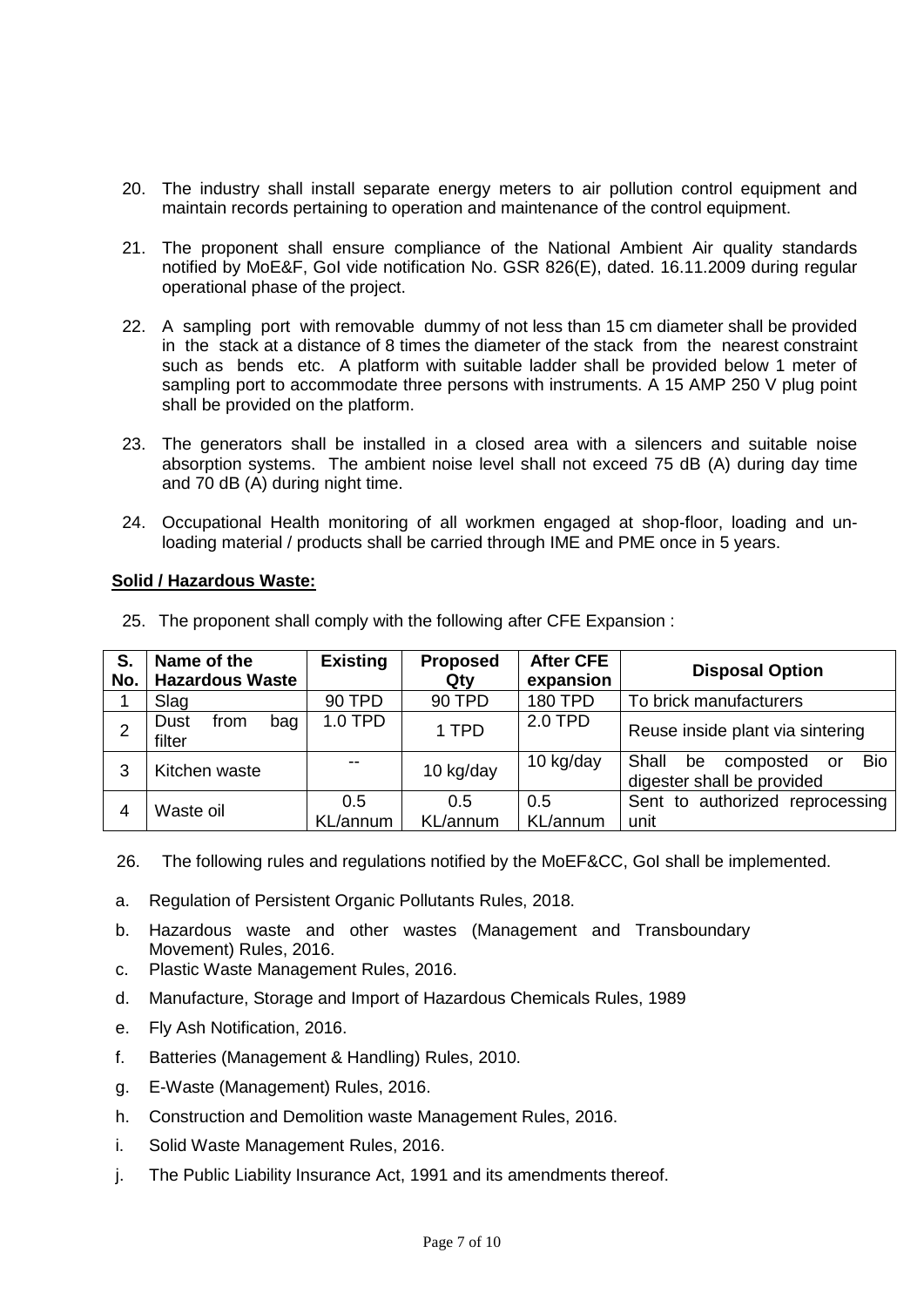## **Other Conditions:**

- 27. The industry shall comply with the following conditions:
	- a) Green belt shall be developed in the vacant places, on either side of the internal roads, so that the total area of the green belt shall be 33% of the total area.
	- b) Continuous emission monitoring system shall be installed for all the furnaces and shall connect to the servers of APPCB and CPCB before applying for CFO.
	- c) Online LED display board shall be installed at the main gate within a month or before applying for CFO, whichever is earlier.
- 28. The industry shall comply with all the conditions stipulated in the EC expansion order dt.16.11.2021 issued by MoEF & CC, GoI, New Delhi.
- 29. Fire detection and fire fighting facilities with adequate water storage facility shall be provided in fire prone area in consultation with competent authorities.
- 30. Onsite & offsite Disaster Management plan shall be prepared to meet any eventuality in case of any accident. Mock drills shall be conducted atleast twice a year and modifications required if any shall be incorporated in Disaster Management Plan and shall submit to **Board**
- 31. The industry shall display online data outside the main factory gate on quantity and nature of hazardous chemicals being used in the plant, water & air emissions and solid waste generated within the factory premises, as per Hon'ble Supreme Court order.
- 32. **The industry shall prepare a safety report and carry out an independent safety audit report of the respective industrial activities including chemical storages / isolated storages by an expert not associated with such industrial activity as required under Rule 10 of MSIHC Rules, 1989 and get it approved by the Factories Dept., and submit the compliance along with copy of the safety report, safety audit report and safety certificate at concerned Regional Office, APPCB.**
- 33. **The industry shall submit a copy of the NOC issued by the Andhra Pradesh State Disaster Response and Fire Service Dept., (APSDRFSD) at concerned Regional Office, APPCB.**
- 34. **The industry shall submit risk assessment report covering worst scenario clearly describing impact within the industry premises and outside the industry premises and emergency response system.**
- 35. **The industry shall obtain PESO clearance & policy under PLI Act before applying for CFO of the Board.**
- 36. The industry shall inventorize the storage quantities of hazardous chemicals (raw materials), products, as per the hazard nature of reactivity / toxicity / flammability / explosive stored/handling in the premises as defined in the Management of Storage, Import of Hazardous Chemicals (MSIHC) Rules, 1989 and the details shall be furnished to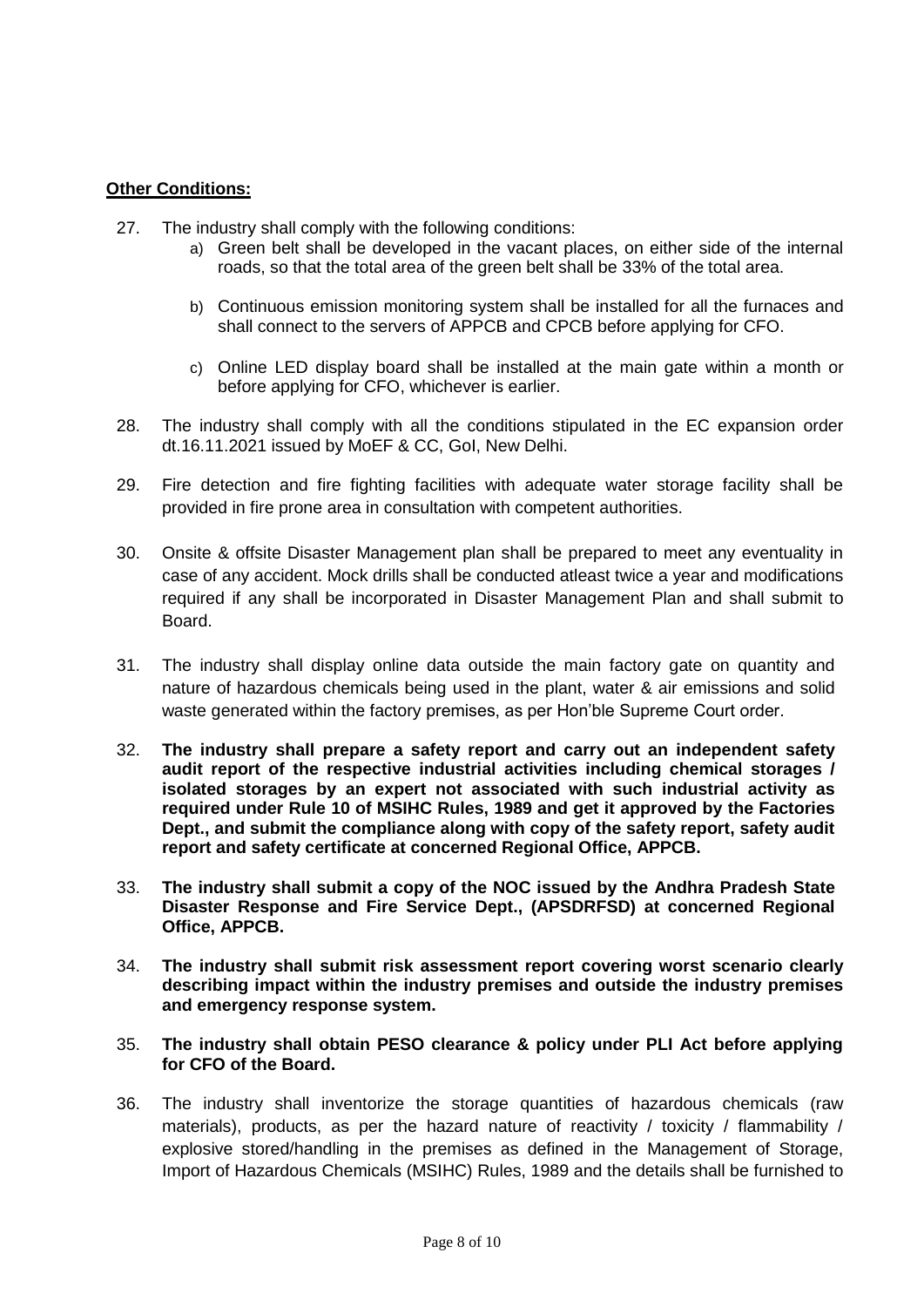the Factories Department and to the Regional Office, APPCB on monthly basis duly certifying the same.

- 37. The industry shall identify major accident hazard chemicals & list out the hazardous chemicals endangered to human health & environment and the details shall be furnished to the Factories Department and to the Regional Office, APPCB time to time duly certifying the same by the industry. Further the industry shall extend training to the working personnels while handling hazardous chemicals for prevention of accidents and necessary antidotes to ensure the safety, as per the MSIHC Rules, 1989.
- 37. The industry shall carryout calibration of safety equipments and leak detection systems at regular intervals and shall certify the same with the Factories Department. That certified copy shall be submitted to the APPCB, Regional Office. The industry shall install fluorescent Wind Vane at the highest point in the industry premises.
- 38. The industry shall inventorize the storage quantities of hazardous chemicals (raw materials), products, as per the hazard nature of reactivity / toxicity / flammability / explosive stored/handling in the premises as defined in the Management of Storage, Import of Hazardous Chemicals (MSIHC) Rules, 1989 and the details shall be furnished to the Factories Department and to the Regional Office, APPCB on monthly basis duly certifying the same.
- 39. **The industry shall comply with the Technical suggestions at Chapter No. 7.3 & 7.4 for Hazardous Chemical handling industries by High Power Committee (HPC) of Govt. of Andhra Pradesh. The HPC report is available at [www.ap.gov.in.](http://www.ap.gov.in/)**
- 40. The industry shall utilize DG power for captive consumption only & power shall not be supplied to grid and shall follow the amendments issued by MoEF & CC/CPCB from time to time on DG sets in respect of conditions & standards.
- 41. Thick green belt shall be maintained all along the boundary & vacant spaces with tall growing trees with good canopy and it shall not be less than 33% of the total area.
- 42. **The industry shall submit compliance to the conditions stipulated in the EC and CFE orders to the concerned Regional Officer of APPCB every six months and shall upload the same at APPCB website viz.,**  [https://pcb.ap.gov.in/UI/Submission\\_Compliance\\_of\\_EC\\_CFE\\_CFO\\_Direction.aspx.](https://pcb.ap.gov.in/UI/Submission_Compliance_of_EC_CFE_CFO_Direction.aspx)
- 43. The industry shall submit the information regarding usage of Ozone Depleting Substance once in six months to the Regional Office and Zonal Office of the Board.
- 44. Concealing the factual data or submission of false information/ fabricated data and failure to comply with any of the conditions mentioned in this order may result in withdrawal of this order and attract action under the provisions of relevant pollution control Acts.